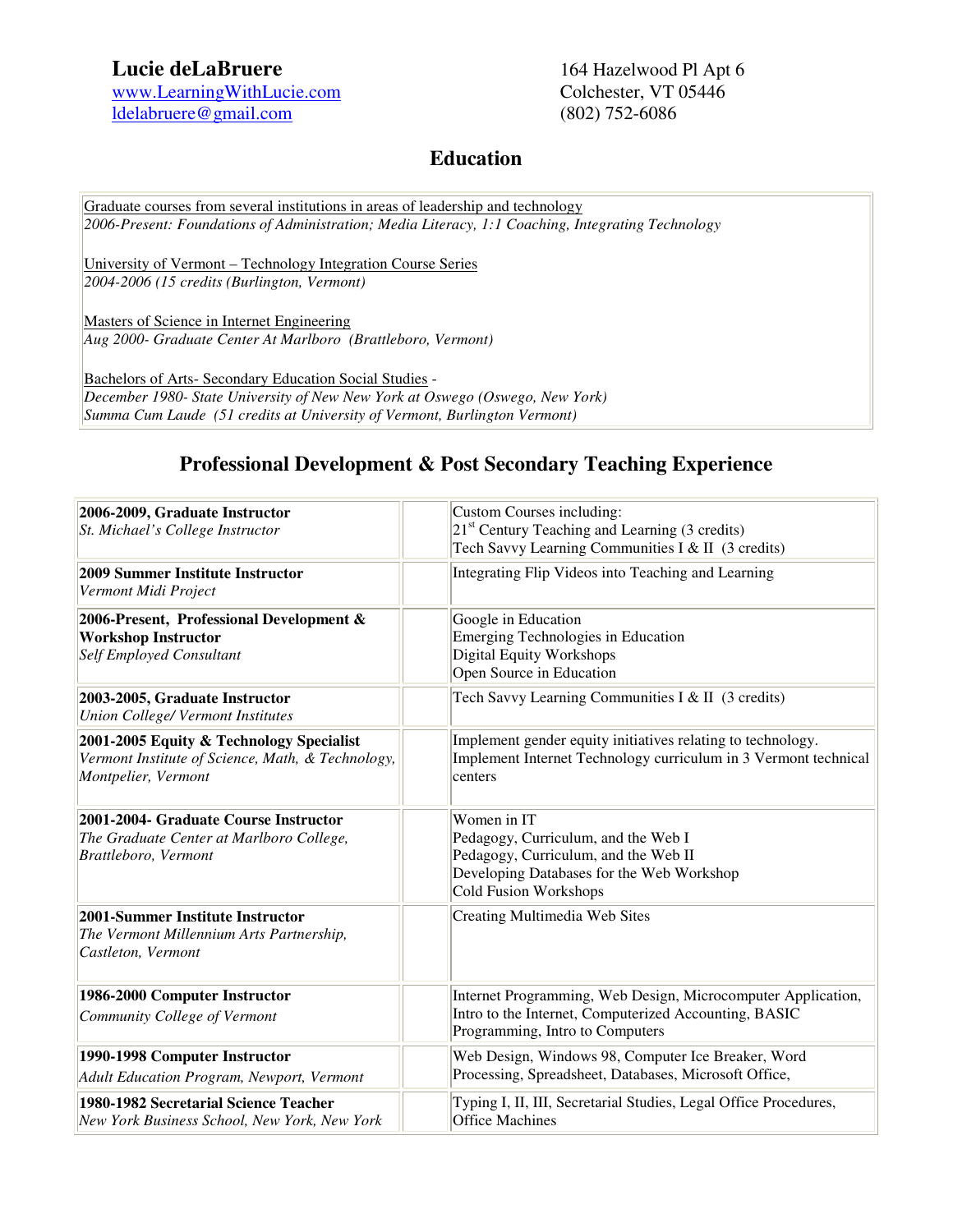| 2005- Present Technology Integration Specialist<br><b>St. Albans City School</b><br>St. Albans, Vermont | Curriculum development, professional development, instructing<br>students, maintain lab, action planning for integration of<br>technology across the curriculum in K-8 school                                      |
|---------------------------------------------------------------------------------------------------------|--------------------------------------------------------------------------------------------------------------------------------------------------------------------------------------------------------------------|
| 2003-2005 IT Academy Director<br><b>North Country Career Center</b><br>Newport, VT                      | Provide vision, support, and leadership in the development and<br>implementation of a career academy model that integrates 3 career<br>clusters (Information Technology, Business Administration, and<br>Finance). |
| 2001-Present Camp Director<br>offered at various locations in Vermont                                   | Created and offered several summer camp opportunities:<br>Tech Savvy Girls Camp for Middle School Girls<br>Internet Technology Leadership Institute for High School Girls<br>Tech Savvy Kids Summer Camp           |
| 1990-2005 Vocational Business/Computer<br><b>Teacher</b><br>North Country Career Center, Newport, VT    | Computer Technology I & II, Web Design, Internet Programming,<br>Advanced Computer Application, Internet Technology,<br>Leadership Development, Information Processing, Office<br>Technology, Typing               |
| 1989-1990 Business Education Teacher<br>Cabot High School, Cabot, Vermont                               | Office Technology, Computer Application, Accounting I & II,<br>Exploratory Business, Typing I, II, & III, Small Business<br>Management,                                                                            |
| 1982-1986 Business Education Teacher<br>Concord High School, Concord, Vermont                           | Consumer Math, Office Technology, Accounting I & II,<br>Exploratory Business, Typing I, II, & III, Small Business<br>Management,                                                                                   |

# **Leadership Roles**

Vermont Information Technology for Advancement of Learning: VITA-LEARN NW Regional Coordinator (2008-Present) Google Teachers Academy Selection Committee (2008-2009) Vermont Center for Information Technology in Education Leadership Cadre (2006-Present) FCSU Educational Technology Committee (2005-Present) Northeastern Girls Collaborative & Vermont Girls Collaborative Committee (2008-Present) St. Albans City School Leadership Team & Action Planning Committee (2006-Present) The Infinite Thinking Machine Blog Correspondent (2006 – Present) Tech Savvy Kids – Student Leadership (2006 – Present) VT-Midi Project – Board of Directors (2006-Present) IT Skills Task Force, (HRIC), Montpelier, Vermont (2003-2004) Women in Technology Symposium Committee, Montpelier, VT (2003-2004) IT Academy Director, North Country Career Center (2003-2005) IT State Competencies Curriculum Committee (2000 - 2005) Women Can Do Planning Committee (2002-2005) Technology and Equity Specialist, VISMT (2001-2005) Tech Savvy Girls, Director (Vermont Institutes 2000 - Present) New Tech Center Program Design Committee (Summer 1998) Pilot Program for Redesigning Technical Education Draft Proposal Team Member (1998) Student Technology Leadership Team Leader (1997- 1999) ISTE – International Society for Technology in Education (1996-Present) OENSU District Technology Committee (1995-2005) Vermont Business Teachers Association-President (1994-1996) North Country Computer Application Task Force (1994-2005) Vermont FBLA State Advisor Team (1993-1997) OENSU Professional Development Committee (1993-1996) North Country UHS Professional Development Committee (1993-1996) Business Education Restructuring Committee (1991-1993) Local Chapter FBLA Advisor (1989-1997)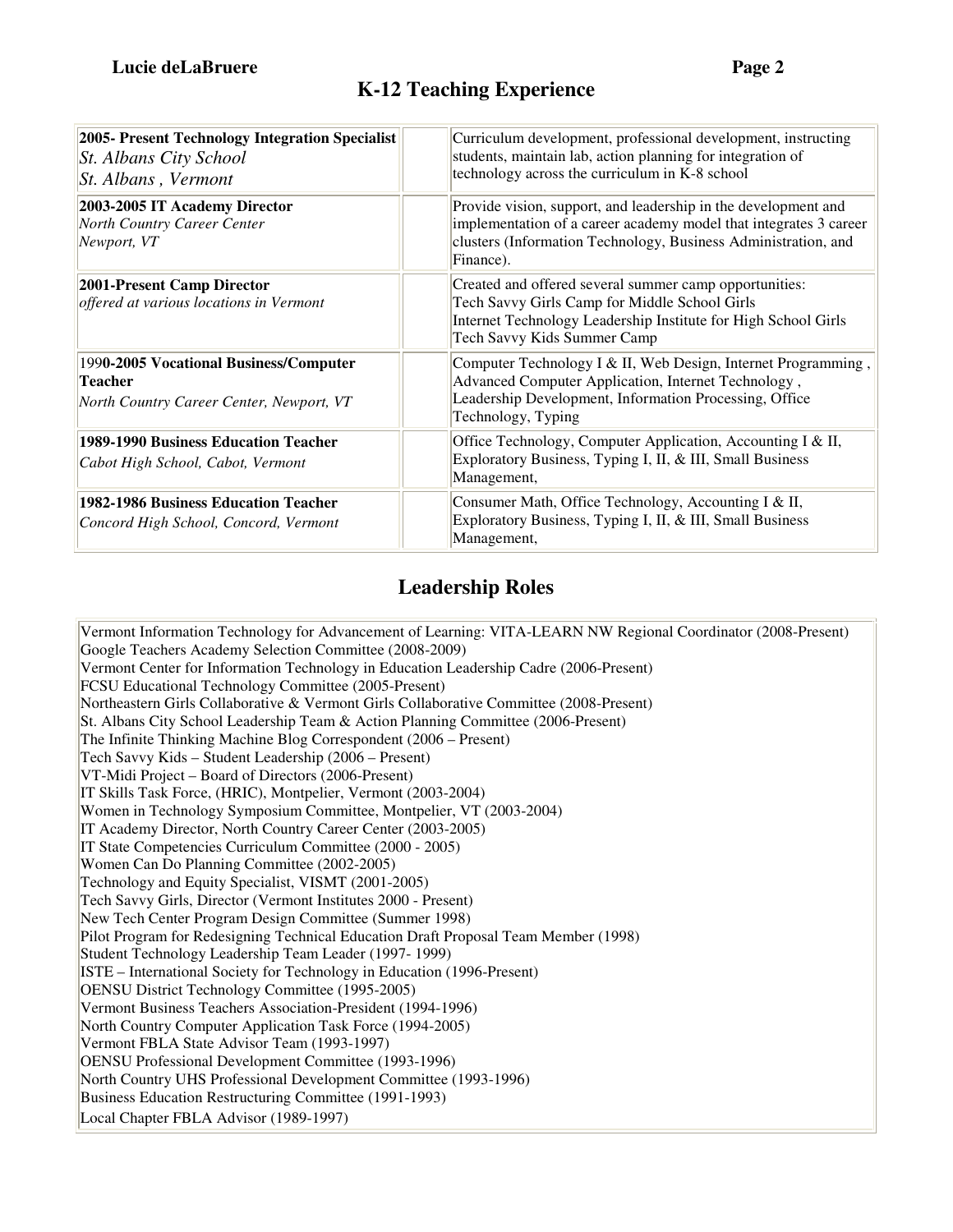- 2009 Arts and Technology Grant Award \$10,000
- 2008 Mobile Grants for Kids \$500
- 2007 Mobile Grant for Kids \$500
- 2006- Titles 2d  $21<sup>st</sup>$  Century Learning and Teaching  $-$  \$25,000
- 2005 Title2d Grant Tech Savvy Learning Communities Year 2 \$100,000
- 2004 Title2d Grant Tech Savvy Learning Communities \$100,000
- 2003 Vermont Women's Fund Tech Savvy Girls Go to College \$6500
- 2002 Vermont Women's Fund Tech Savvy Girls Expansion \$6500
- 2002 Citibank Card for Kids Tech Savvy Girls Middle School Camp \$2000
- 2001 Vermont Women's Fund Tech Savvy Girls \$6500
- 1999 Vermont Web Project Innovation Grant Participant \$10,000 in hardware, software, and training to conduct innovative community web project featuring arts and music
- 1997-Microsoft Business Education Partnership Award 30 licenses of Microsoft Products including Office 97, Office Developer, FrontPage, Publisher, Visual Basic, J++, C++, and more.
- 1997- Student Technology Leadership Teams School to Work Grant \$30,000
- 1996-American Free Enterprise Celebration School to Work Grant \$4500
- 1995-Telecommunication Training Grant Vermont State Dept. of Education \$1500
- 1995-Telecommunication Training Grant Vermont Educational Telecommunication Consortium -\$1500
- 1995-Linking Leaders Grant Vermont Educational Telecommunication Consortium -\$5000
- 1986-Tandy Radio Shack Microcomputer Grant Tandy Radio Shack-\$8000

Assisted with several other grant development projects including Titles, Consolidated Grant, AARA Grants, Chapter 2 Grants, Goals 200 Grants, Carl Perkins Grants, VISMT Grants, Distance Learning Grants, and Act 230 Grants

### **Recognition and Awards**

- 2009 Vermont Ed Tech Frank Watson Award
- 2009 Superintendent's Award (FCSU)
- 2008 Google Teacher Academy Acceptance –Google Certified Educator
- 2004 Cyberfair Nomination for Teacher Team for International Cyberfair Meeting in Taiwan
- 2004 Vermont Magazine featured Tech Savvy Girls as a model women helping women programs
- 2003 Oracle Internet Academy Cadre Award Oracle Certified Educator (SQL, Data Modeling and JAVA)
- 2003 Peer Nomination NEA Teacher Award
- 2003 Cyberfair 2003 Semi-finalist
- 2002 Cyberfair 2002 Semi-finalist C.A.R.E. & U.N.I.T.E.
- 2002 Technology and Learning Magazine: April Issue-"Attention Campers- Start Your Computers"
- 2001 Girls Camp Interviews: Burlington Free Press, Brattleboro Reformer, Keene Sentinel, Boston Globe, Newsweek
- 2001 Cyberfair 2001 Platinum Winner ~ www.LifeOnTheBorder.com Community Groups & Special Populations Category-International Web Contest sponsored by Lightspan/Global SchoolHouse
- 2000 Girls Camp Interviews: 50/50 Radio Program, Brattleboro Reformer
- 2000 Cyberfair 2000 Gold Winner ~ www.northcountryarts.net Local Arts and Music Category-International Web Contest sponsored by Global Schoolhouse
- 1999 Cyberfair '99 2nd place Local Leaders Category- International Web Contest sponsored by Global Schoolhouse
- 1998 School to Work Grant featured in T.H.E. Journal Grant Newsletter
- 1998 Technology and Learning Magazine featured Student Technology Leadership Team in August issue
- 1998 MS-NBC web site featured program in news article "Where are the Girl's?"
- 1998 Cyberfair '98 -5th place Business and Community Organization Category International World's Fair on the Internet (500 schools from 50 countries)